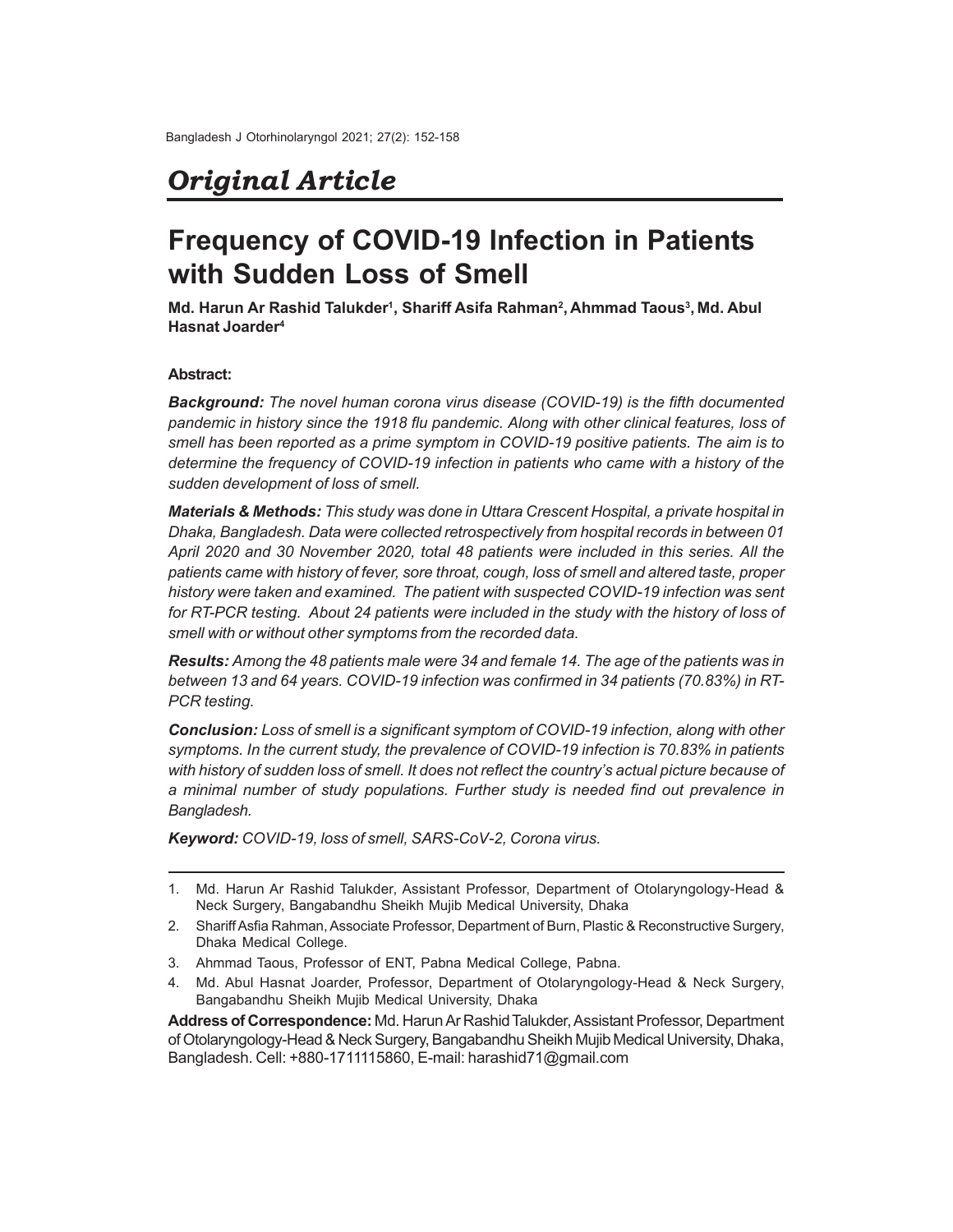### **Introduction:**

The novel human corona virus disease COVID-19 is the fifth documented pandemic in history since the 1918 flu pandemic $^1$ . Corona virus disease 2019 (COVID-19) is a highly contagious disease which affect respiratory and vascular system<sup>2</sup>. The disease is caused by severe acute respiratory syndrome corona virus 2 (SARS-CoV-2) $3$  is a novel corona virus.

The disease was first identified in December 2019 in Wuhan, China and the virus first isolated from three people with pneumonia connected to the cluster of acute respiratory illness cases in Wuhan<sup>4</sup>. Since then the whole world is infected subsequently. The Chinese authorities gave the name novel corona virus (nCoV)<sup>5</sup>. On 11 February 2020 WHO announced the name of the disease as Corona virus disease-19 (COVID-19) and the name of virus as Severe acute respiratory syndrome corona virus 2 (SARS-CoV-2)<sup>5</sup>.

Fever, cough, fatigue, shortness of breath or breathing difficulties and loss of smell & taste are the most common symptoms<sup>6</sup>. Incubation period is ranging from one to fourteen days<sup>7</sup>. Mode of spread of the disease is thought to spread through respiratory route by both droplet and aerosol after infected person cough, sneezes, talks or breathes in close contact<sup>8</sup>.

Olfactory dysfunction following the upper respiratory tract infections may be allergic, bacterial or viral are common. Post-viral anosmia has been reported in previous studies<sup>9,10</sup>. Nasal mucosa damage and nervous system involvement are found as the probable causes, however, the exact pathogenesis remains unclear<sup>11,12</sup>.

Mao et al. initially reported on neurological symptoms of COVID-19 in February 2020<sup>13</sup>. Since then different authors have reported that a recent increase in patients presenting with anosmia in COVID-19 pandemic<sup>14</sup>. Newonset olfactory or gustatory dysfunction in conjunction with other well-established symptoms of COVID-19 infection<sup>14</sup> has been reported by different authors. Because of increasing awareness olfactory and taste dysfunction as potential early symptoms of COVID-19 infection CDC recently added "new loss of taste or smell" to its list of symptoms that may appear 2 to 14 days after exposure to COVID-19<sup>15</sup>.

The mucosa of nasal and paranasal sinus cavities is increasingly recognized for COVID 19 infection and transmission<sup>16</sup>. It may be a major site of infection by SARS CoV 2, where susceptibility of genes required for infection are expressed at high levels and may be modulated by environmental and host factors<sup>16</sup>.

Kevin Jiang in 24 July 2020 published a paper in Harvard medical school webpage in research section the cause of loss of smell<sup>17</sup>. Renowned researchers led by neuroscientists identified that olfactory sensory neurons do not express the gene that encodes the ACE2 receptor protein<sup>17</sup>, which SARS-CoV-2 uses to enter human cells instead ACE2 is expressed in cells that provide metabolic and structural support to olfactory sensory neurons, as well as stem cells and blood vessel cells. The findings indicate that the novel corona virus changes the sense of smell in patients not by directly infecting neurons but by affecting the function of supporting cells and the loss of smell is temporary<sup>17</sup>.

In the consultation center patients used to come with impairment of smell with different causes. But during this pandemic period history is little different. So far in my knowledge I did not find any article on prevalence of COVID-19 infection in patients with anosmia in Bangladesh perspective. This study was conducted in a very small number of populations my private consultation center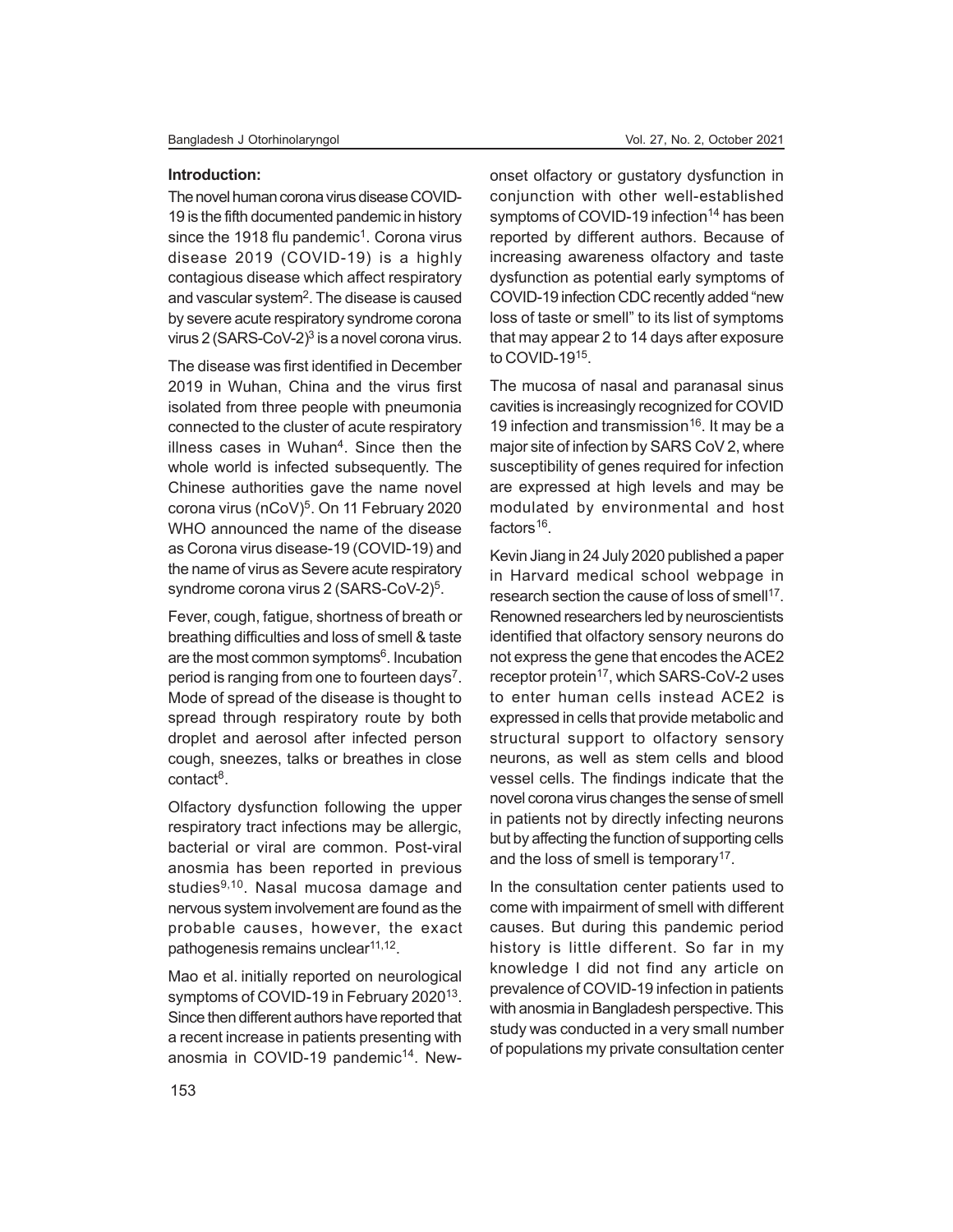which does not reflect the real scenario of prevalence of COVID-19 infection in patients with history of loss of smell of the country.

### **Materials and Methods:**

This study was done in Uttara Crescent Hospital, a private hospital in Dhaka, Bangladesh. Data were collected retrospectively from hospital records in between 01 April 2020 and 30 November 2020. Patients came with history of different features like fever, sore throat, cough, loss of smell and altered taste, detailed history were taken and examined. All the patients with suspected COVID-19 infection were sent for RT-PCR testing. About 48 patients were included in the study with the history of loss of smell with or without other symptoms from the recorded data and analyzed.

## **Results:**

Total number of patients in the study population was 48, male 34 and female 14. Lowest age was 13 years and highest 64 years. Among the 48 patients 34 (70.83%) were confirmed as COVID-19 infection by RT-PCR test of which male patients were 26 (54.17%) and female 08 (16.66%). Most of the patients had other common symptoms along with loss of smell. Only history of sudden loss of smell was found in five patients.

| Table I:                            |  |
|-------------------------------------|--|
| Age distribution of patients (n=48) |  |

| Age in Year | Total | Percentage |
|-------------|-------|------------|
| $11 - 25$   | 10    | 20.83%     |
| $26 - 40$   | 18    | 37.50%     |
| $41 - 55$   | 14    | 29.17%     |
| $56 - 65$   | 06    | 12.50%     |
|             |       |            |

**Table II :** *Sex distribution of patients (n=48)*

| $\overline{\text{Sex}}$ | Total | Percentage |
|-------------------------|-------|------------|
| Male                    | 34    | 70.83%     |
| Female                  | 14    | 29.17%     |

# **Table III :** *Patient's presenting symptoms, (n=48)*

| Symptoms           | Number of patients |
|--------------------|--------------------|
| Fever              | 48                 |
| Nasal blockage     | 34                 |
| Nasal discharge    | 38                 |
| Pain in the throat | 48                 |
| Cough              | 22                 |
| Loss of smell      | 48                 |
| Loss of taste      | 38                 |
| Diarrhea           | 04                 |
|                    |                    |

## **Table IV :**

*Patients presenting alteration of taste and smell (n=48)*

| Findings                    |    | Male Female |
|-----------------------------|----|-------------|
| Anosmia with altered taste  | 22 | 10          |
| Hyposmia with altered taste | 04 | 04          |
| Anosmia only                | 08 | 04          |
| Altered taste only          | 01 | 01          |

## **Discussion:**

The pandemic of Coronavirus Disease 2019 (COVID-19) has caused a vast disaster throughout the world. There is increasing evidence that olfactory dysfunction can present in COVID-19 patients. Anosmia can occur alone or can be accompanied by other symptoms of COVID-19, such as a dry cough, fever, breathing difficulty etc. However, the pathogenic mechanism of olfactory dysfunction and its clinical characteristics in patients with COVID-19 remains unclear.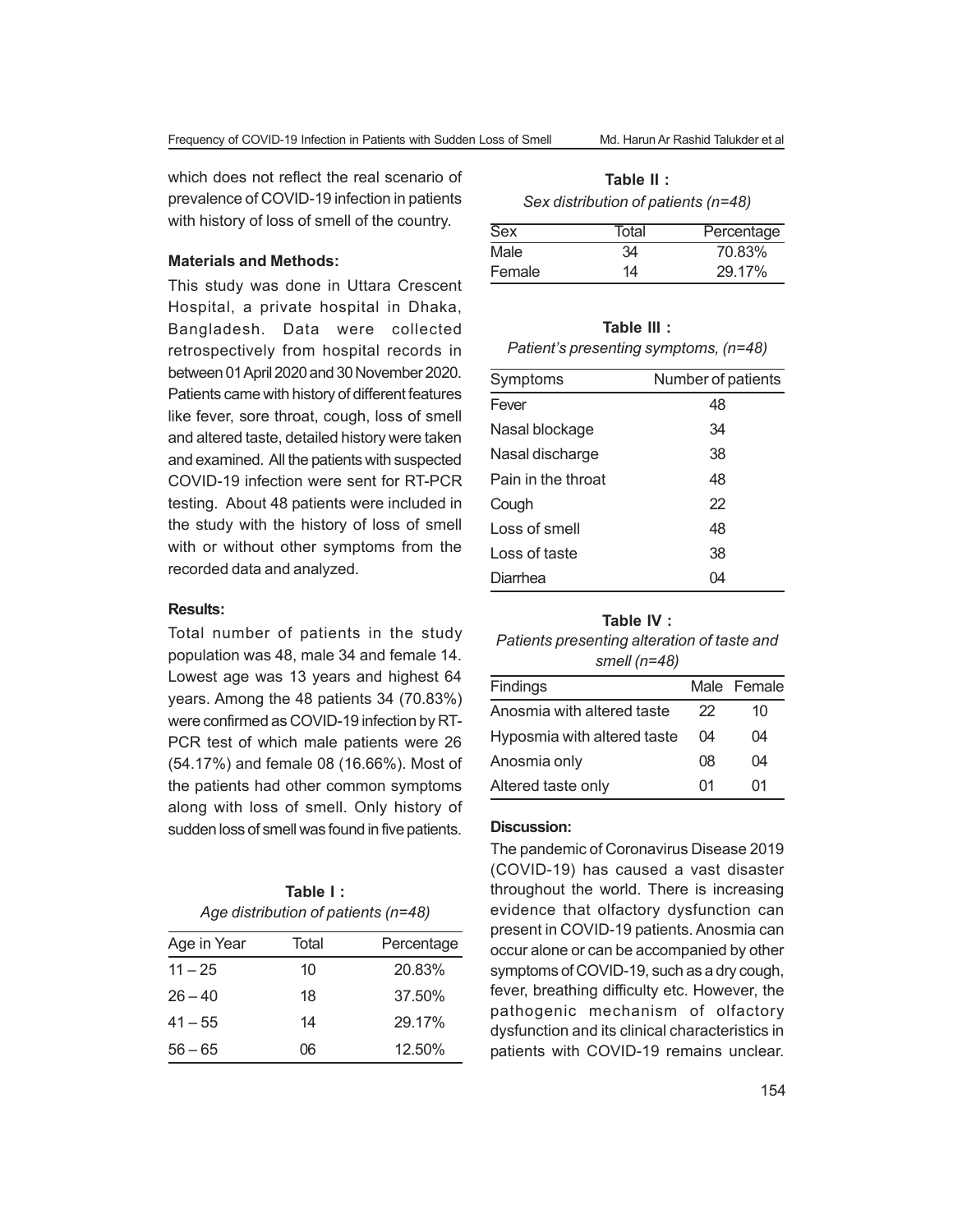Multiple cross-sectional studies have demonstrated that the incidence rate of olfactory dysfunction in COVID-19 patients varies from 33.9–68% with female dominance.

COVID-19 is the fifth documented pandemic in history<sup>1</sup>. COVID-19 infected cases in Bangladesh was 449,760 and deaths 6,416 as per report of DGHS, Bangladesh updated in the time frame of 23rd November 2020, now it is 1.55 million infected cases with 27,470 death on 30<sup>th</sup> September 2021.

Fever, cough, fatigue, shortness of breath or breathing difficulties and loss of smell & altered taste are the most common symptoms<sup>6</sup>. Post-viral anosmia has been reported in different studies<sup>9,10</sup>.

Mao et al initially reported on neurological symptoms of COVID-19 in February 2020<sup>13</sup>. Since then different authors have reported that a recent increase in patients presenting with anosmia in COVID-19 pandemic<sup>14</sup>. A recent study by Sungnak et al.<sup>18</sup> suggested that nasal epithelial cells show a high angiotensin converting 2 (ACE2) expression in SARS-CoV-2 infection, and thus this may allowing wide viral entry. Thus anosmia can be a possible a typical feature of COVID-19 patients.

In the current study male: female ratio is 2.42:1 and lowest and highest age of patients were 13 years and 64 years respectively. Among the 24 cases 17 patients (70.83%) confirmed as COVID-19 infection on RT-PCR test. So the prevalence of COVID-19 infection in sudden loss smell is 70.83% in Bangladesh. Prasun Mishra et al.<sup>19</sup> in a study found prevalence of anosmia 14.8% in COVID-19 patients. Prevalence of anosmia in other study showed by Klopfenstein et al<sup>20</sup> 47%, Lechien et al.<sup>21</sup> 86% and Seyed Hamid Reza Bagheri et al.<sup>22</sup> 7.3%. Studies in different COVID hospital in Dhaka city prevalence of anosmia found by Quazi Tarikul Islam et al.<sup>23</sup>

is 19.5% and by Syed Ghulam Mogni Mowla et al.<sup>24</sup> 10.10% but so far I studied I did not find study on prevalence of COVID-19 infection in the patients with history of loss of smell attended the hospital in Bangladesh.

According to a research group of Harvard Medical School, temporary loss of smell, or anosmia, is the main neurological symptom and one of the earliest and most commonly reported indicators of COVID-19. Studies suggest it 'better predicts' the disease than other well-known symptoms such as fever and cough, but the underlying mechanisms for loss of smell in patients with COVID-19 have been unclear. Now, the team of researchers led by neuroscientists at Harvard Medical School has identified the olfactory cell types in the upper nasal cavity most vulnerable to infection by SARS-CoV-2, the virus that causes COVID-19. There is a large study compilation by Endang Mutiawati and Marhami Fahriani et al, out of 32,142 COVID-19 patients from 107 studies, anosmia was reported in 12,038 patients with a prevalence of 38.2% (95% CI: 36.5%, 47.2%); Furthermore, the prevalence of anosmia was 10.2-fold higher (OR: 10.21; 95% CI: 6.53, 15.96, *p* < 0.001) in COVID-19 patients compared to those with other respiratory infections or COVID-19 like illness<sup>25</sup>.

This evidence may be helpful in the present COVID-19 pandemic situation because the real-time reverse transcriptase polymerase chain reaction (RT-PCR) test has certain limitations for screening. This test becomes false negative in 30-40% cases. the manifestation of anosmia or hyposmia could be used as an early warning for practitioners or clinicians to build a rationale to reach a firm conclusion on patients with SARS-CoV-2 infection<sup>26</sup>. Additionally, a recent study reported that anosmia and dysgeusia are among the earliest symptoms observed in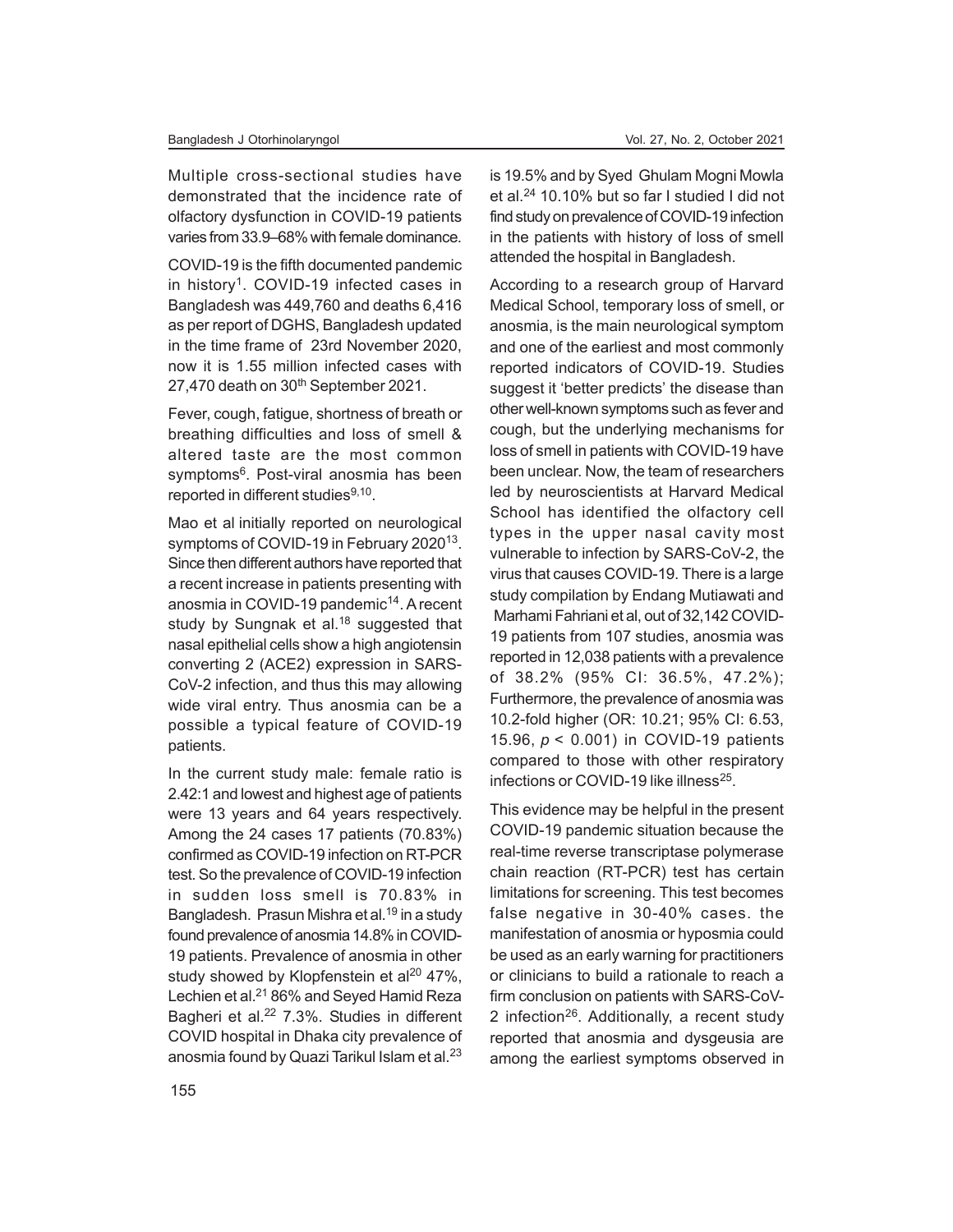COVID-19 patients <sup>27</sup>. However, in-depth analysis of this dysfunction and its relation to the pathogenesis, severity, and mortality of COVID-19 was not the aim of this small series but only find out frequency of Covid-19 patients among the patients of anosmia.

According to study of Brämerson A and Johansson L et al, Olfactory dysfunction is common: estimates of point prevalence in the general population before the covid-19 pandemic suggest that 19.1% of adults (80% in people over 75) suffer from complete or partial loss of smell<sup>28</sup>.

So many research, research paper are available now in the pandemic situation, but the study on frequency or incidence of Covid-19 in patients of anosmia is not available in world literatuire. This is another pitfall of this small study but can reflect the reality.

## **Limitations:**

In the present review, the number of patient was very small at that time, as the number of Covid-19 was declined in the specific study period. In some cross-sectional studies, patients were identified by the reported questionnaire submitted by them, which were not verified by the researchers. For covering the latest knowledge, this review also uses data from several preprints literature that has not been undergone full peer review.

## **Conclusion:**

Loss of smell is the significant symptom of COVID-19 infection along with other symptoms. In the current study prevalence of COVID-19 infection is 70.83% in patients with history of sudden loss of smell. It does not reflect the actual picture of the country because of a very small number of study populations. Further study is needed find out the prevalence in Bangladesh.

#### **References:**

- 1. Liu YC, Kuo RL, Shih SR. COVID-19: The first documented corona virus pandemic in history. Biomedical journal. 2020 May 5.
- 2. "COVID -19 and vascular disease". NCBI. Bio Medicine. Retrieved 18 October 2020.
- 3. Coronavirus disease 2019, From Wikipedia, the free encyclopedia.
- 4. "Novel Coronavirus China". World Health Organization (WHO). Retrieved 9 April 2020.
- 5. "Naming the coronavirus disease (COVID-19) and the virus that causes it". World Health Organization (WHO).
- 6. "Q&A on coronaviruses (COVID-19)". World Health Organization. 17 April 2020. Archived from the origical on 14 May 2020. Retrieved 14 May 2020.
- 7. "Q & A on COVID-19: Basic facts". www.ecdc.europa.eu. 25 September 2020. Retrieved 8 October 2020.
- 8. "COVID-19: epidemiodogy, virology and clinical features". GOV.UK. Retrieved 18 October 2020.
- 9. Hummel T, Whitcroft KL, Andrews P, Altundag A, Cinghi C, Costanzo RM, Damm M, Frasnelli J, Gudziol H, Gupta N, Haehner A. Position paper on olfactory dysfunction. Rhinology. Supplement. 2017;54(26).
- 10. Welge-Lüssen A. Re-establishment of olfactory and taste functions. GMS current topics in otorhinolaryngology, head and neck surgery. 2005;4.
- 11. Hummel T, Landis BN, Hüttenbrink KB. Smell and taste disorders. GMS current topics in otorhinolaryngology, head and neck surgery. 2011;10.
- 12. Bagheri SH, Asghari AM, Farhadi M, Shamshiri AR, Kabir A, Kamrava SK,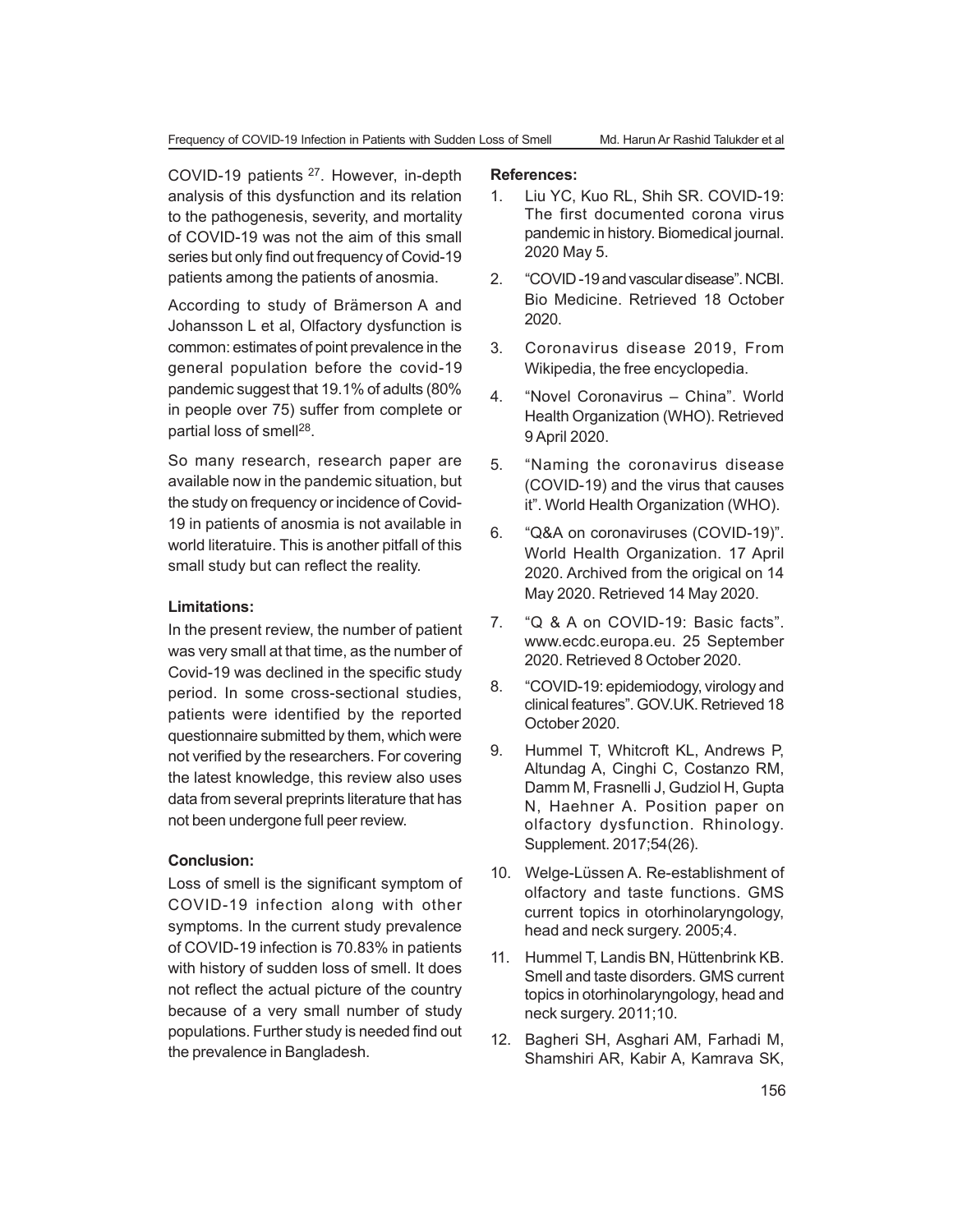Jalessi M, Mohebbi A, Alizadeh R, Honarmand AA, Ghalehbaghi B. Coincidence of COVID-19 epidemic and olfactory dysfunction outbreak. Medrxiv. 2020 Jan 1.

- 13. Mao L, Jin H, Wang M, Hu Y, Chen S, He Q, Chang J, Hong C, Zhou Y, Wang D, Miao X. Neurologic manifestations of hospitalized patients with coronavirus disease 2019 in Wuhan, China. JAMA neurology. 2020 Jun 1;77(6):683-90.
- 14. Tong JY, Wong A, Zhu D, Fastenberg JH, Tham T. The prevalence of olfactory and gustatory dysfunction in COVID-19 patients: a systematic review and metaanalysis. Otolaryngology–Head and Neck Surgery. 2020 May 5:0194599820926473.
- 15. Centers for Disease Control and Prevention. Coronavirus disease 2019 (COVID-19)—symptoms. Published April 17, 2020. Accessed April 22, 2020. https://www.cdc.gov/coronavirus/2019 ncov/symptoms-testing/symptoms. html.
- 16. Gengler I, Wang JC, Speth MM, Sedaghat AR. Sinonasal pathophysiology of SARS CoV 2 and COVID 19: A systematic review of the current evidence. Laryngoscope Investigative Otolaryngology. 2020 Apr 10.
- 17. Kevin Jiang. How COVID-19 causes loss of smell. Harvard Medical School webpage in research section. www.harvardmedicalschool.com
- 18. Sungnak W, Huang N, Bécavin C, Berg M, Network HC. SARS-CoV-2 entry genes are most highly expressed in nasal goblet and ciliated cells within human airways. arXiv preprint arXiv:2003.06122. 2020 Mar 13.
- 19. Mishra P, Gowda V, Dixit S, Kaushik M. Prevalence of New Onset Anosmia in COVID-19 Patients: Is The Trend Different Between European and Indian Population?. Indian Journal of Otolaryngology and Head & Neck Surgery. 2020 Dec;72(4):484-7.
- 20. Klopfenstein T, Toko L, Royer PY, Lepiller Q, Gendrin V, Zayet S. Features of anosmia in COVID-19. Médecine et Maladies infectieuses. 2020 Apr 17.
- 21. Lechien JR, Chiesa-Estomba CM, De Siati DR, Horoi M, Le Bon SD, Rodriguez A, Dequanter D, Blecic S, El Afia F, Distinguin L, Chekkoury-Idrissi Y. Olfactory and gustatory dysfunctions as a clinical presentation of mild-tomoderate forms of the coronavirus disease (COVID-19): a multicenter European study. European Archives of Oto-Rhino-Laryngology. 2020 Apr 6:1-1.
- 22. Bagheri SH, Asghari AM, Farhadi M, Shamshiri AR, Kabir A, Kamrava SK, Jalessi M, Mohebbi A, Alizadeh R, Honarmand AA, Ghalehbaghi B. Coincidence of COVID-19 epidemic and olfactory dysfunction outbreak. Medrxiv. 2020 Jan 1
- 23. Islam QT, Hossain HT, Fahim FR, Rashid MU. Clinico-Demographic Profile, Treatment Outline and Clinical Outcome of 236 Confirmed Hospitalized COVID-19 Patients: A Multi-Centered Descriptive Study in Dhaka, Bangladesh. Bangladesh Journal of Medicine. 2020: 31(2); 52-57.
- 24. Mowla SG, Azad KA, Kabir A, Biswas S, Islam MR, Banik GC, Khan MM, Rohan KI, Alam MA. Clinical profile of 100 confirmed COVID-19 patients admitted in dhaka medical college hospital, Dhaka, Bangladesh. Journal of